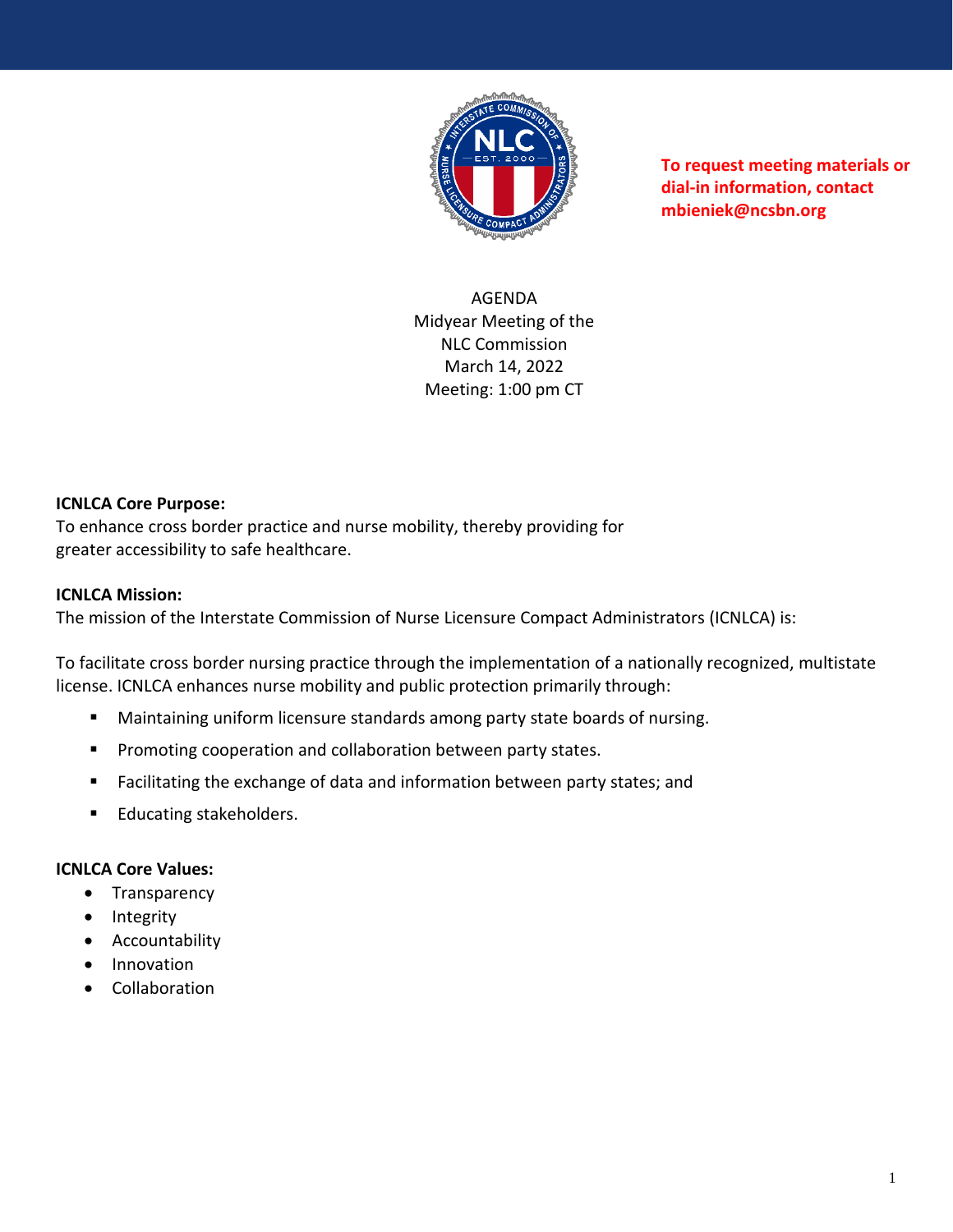| #   | <b>Time</b> | Action                        | Agenda Item                                                                                                                                                                                                                                                                                                                                                                                                                                                                                                        | Attachment       |
|-----|-------------|-------------------------------|--------------------------------------------------------------------------------------------------------------------------------------------------------------------------------------------------------------------------------------------------------------------------------------------------------------------------------------------------------------------------------------------------------------------------------------------------------------------------------------------------------------------|------------------|
| 1.  | $1:00$ pm   |                               | Call to Order (Chair, P. Zickafoose)<br>a)<br>Commissioner Roll Call (M. Bieniek)<br>b)<br>Declare Quorum Present (Chair, P. Zickafoose)<br>c)<br>Welcome New NLC Commissioner, Sheena<br>$\mathsf{d}$<br>Ferguson, NM, Donette Walker (Acting<br>Executive Director), NJ, Nate Brown, CO (Chair,<br>P. Zickafoose)<br>Welcome NCSBN Staff, NCSBN Board of<br>e)<br>Directors and Guests (P. Zickafoose)<br>Adopt Consent Agenda (Chair, P. Zickafoose)<br>f<br>Adopt Business Agenda (Chair, P. Zickafoose)<br>g) | Att_1f           |
| 2.  | $1:10$ pm   | Review/Approve                | Minutes of January 18, 2022 (Zickafoose)                                                                                                                                                                                                                                                                                                                                                                                                                                                                           | Att $_2$         |
| 3.  | $1:15$ pm   | Information                   | Legislative Updates (R. Fotsch)                                                                                                                                                                                                                                                                                                                                                                                                                                                                                    | Att $_3$         |
| 4.  | 1:35 pm     | Information                   | Treasurer's Report (A. Oertwich)                                                                                                                                                                                                                                                                                                                                                                                                                                                                                   | Att $_4$         |
| 5.  | 1:45 pm     | Information/Approve<br>/Adopt | Policy Committee Report (M. Poortenga)                                                                                                                                                                                                                                                                                                                                                                                                                                                                             | Att_5a<br>Att_5b |
| 6.  | $2:05$ pm   | Information                   | Compliance Committee Report (L. Scheidt)<br>Technology Task Force Report (J. Puente)                                                                                                                                                                                                                                                                                                                                                                                                                               | Att 6a<br>Att_6b |
| 7.  | 2:20 pm     | Information                   | Virtual NLC Legal Forum Update (J. Puente)                                                                                                                                                                                                                                                                                                                                                                                                                                                                         |                  |
|     | 2:30 pm     |                               | <b>BREAK</b>                                                                                                                                                                                                                                                                                                                                                                                                                                                                                                       |                  |
| 8.  | 2:45 pm     | Information/Approve<br>/Adopt | NLC Strategic Plan (FY 23-25)<br>Core Purpose<br><b>Mission Statement</b><br>Core Values<br><b>Strategic Initiatives</b>                                                                                                                                                                                                                                                                                                                                                                                           | Att $_8$         |
| 9.  | $3:15$ pm   | Information                   | Commissioner Education - (F. Knight)                                                                                                                                                                                                                                                                                                                                                                                                                                                                               |                  |
| 10. | 3:50 pm     | Information                   | Open Discussion Forum (All Commissioners)                                                                                                                                                                                                                                                                                                                                                                                                                                                                          |                  |